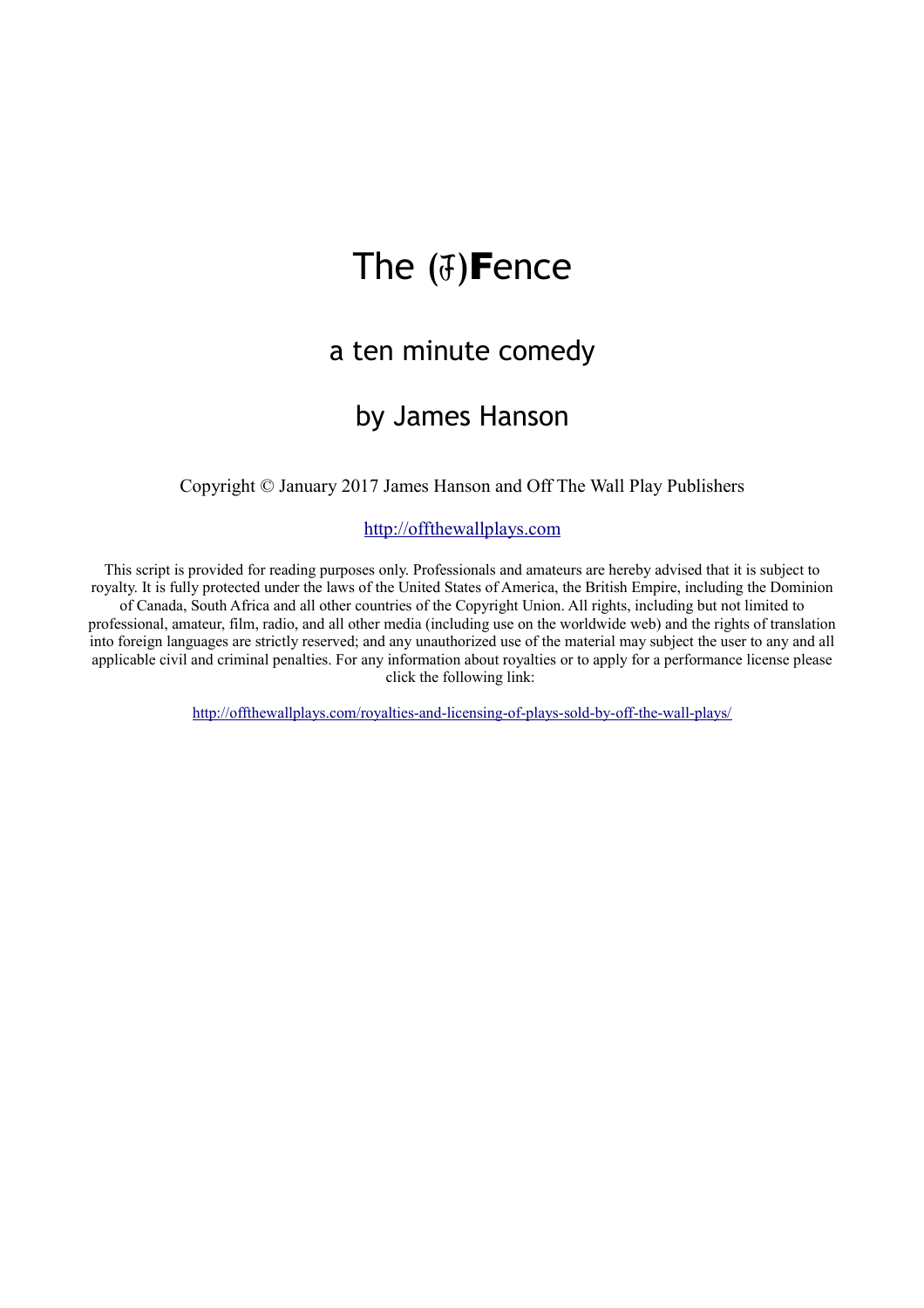### Cast of Characters

| Kate:   |  | About 22, Roger's wife     |
|---------|--|----------------------------|
| Maddie: |  | About 33, Daniel's wife    |
| Daniel: |  | About 21, Maddie's husband |
| Roger:  |  | About 33, Kate's husband   |

Scene

Backyards

Time

An afternoon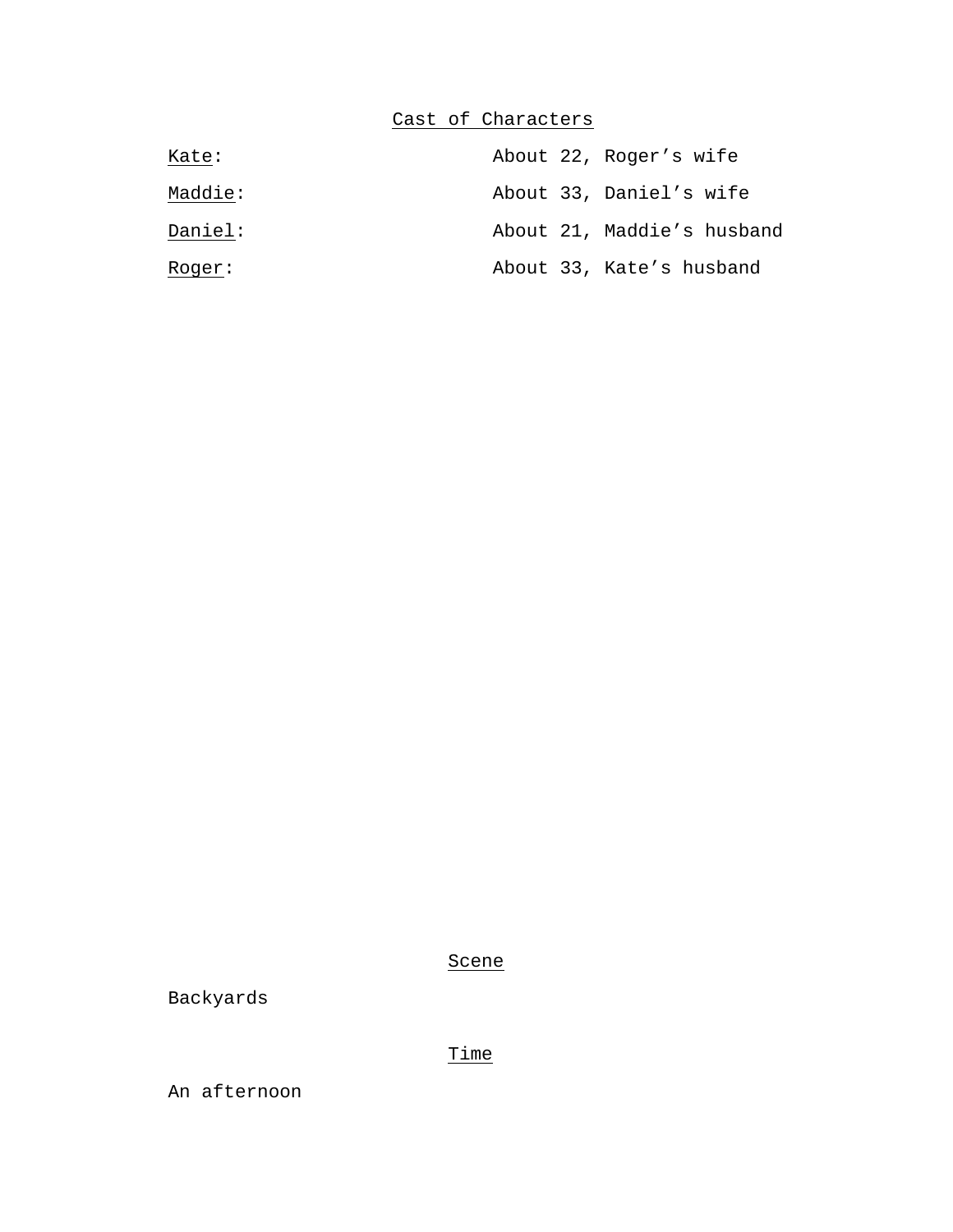#### ACT I/SCENE 1

*At Rise: The stage is split in two by a fence. On one side KATE is folding clothes from a laundry bag into a basket. And on the other side ROGER is lighting a grill. These things can be re-worked according to preference.*

*(MADDIE approaches KATE and hugs her. DANIEL approaches ROGER and shakes his hand. DANIEL and ROGER are in a frozen-like state while MADDIE and KATE are animated.)*

#### MADDIE.

Kate.

#### KATE

I was wondering when you were going to show up.

#### MADDIE

My husband had me cooking lunch for him. Meatloaf and Lasagna.

#### KATE

That's a big lunch. Does he make you do that everyday?

#### MADDIE

He says because I'm such a great cook, I should be using my talents to feed him well.

#### KATE

Well, I'm a terrible cook so my hubby is not so demanding. You see, that's where you erred. You should have hidden your cooking skills.

#### MADDIE

So what do you cook for Daniel?

#### KATE

Rice, and store bought patties. He prefers to eat out.

#### MADDIE

You know I wore that black dress I told you about.

#### KATE

Wow!

#### MADDIE

Daniel loved it. I think he fell in love with me all over again.

*(MADDIE and KATE are in a frozen-like state while ROGER and DANIEL are animated.)*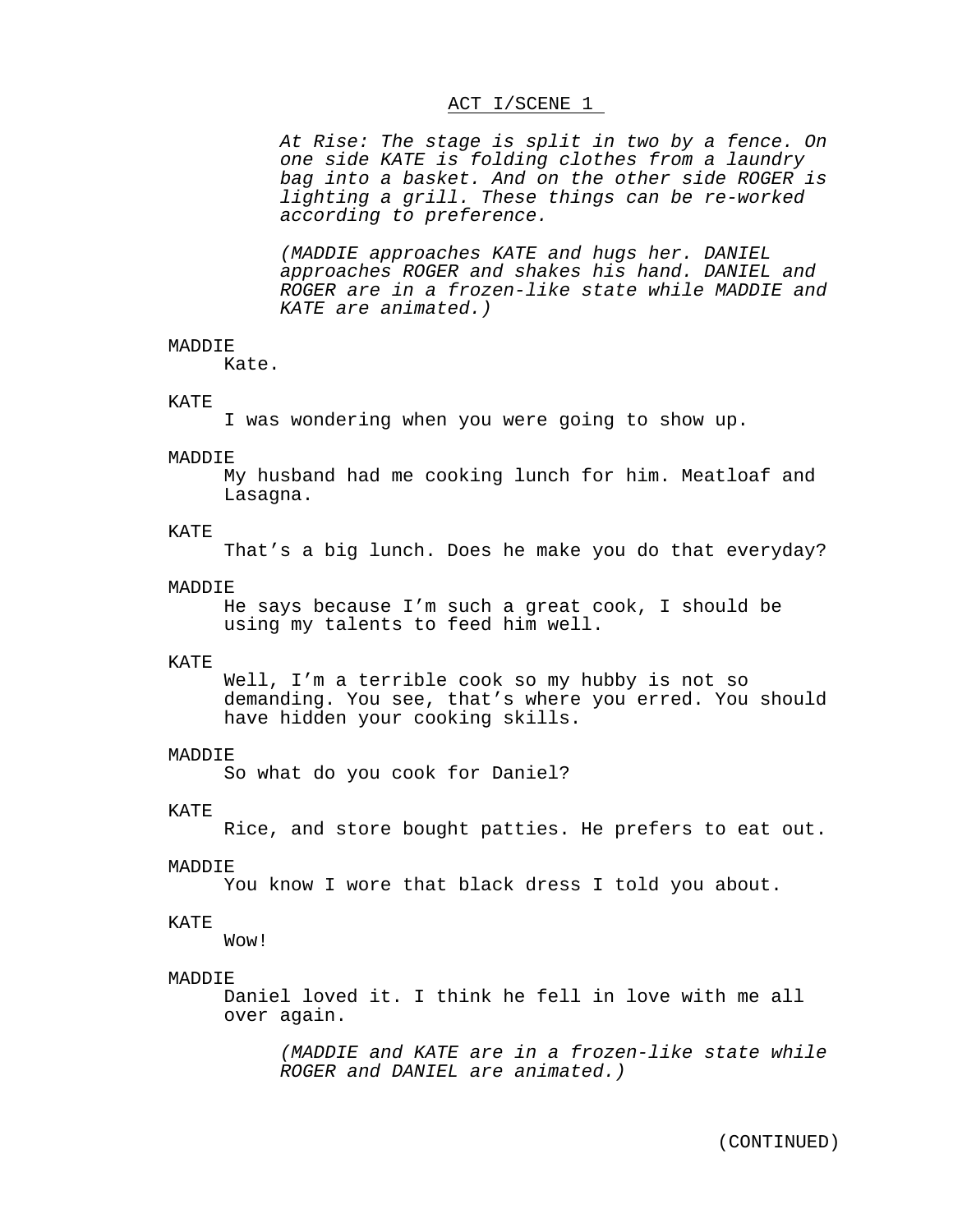#### ROGER

How did things go with Maddie last night?

#### DANIEL

She wore that black dress. It was absolutely hideous. I was so ashamed to walk next to her. I was actually walking at a distance... like I don't don't know her, she's just walking beside me.

*(DANIEL and ROGER are in a frozen-like state while MADDIE and KATE are animated.)*

#### KATE

I bet he was smiling all the time.

*(MADDIE and KATE are in a frozen-like state while ROGER and DANIEL are animated.*

#### DANIEL

I had this frown that never left me for the whole night. I was glad it was night time.

#### ROGER

Kate has this dress that makes me shudder also. Something that's so 1497.

> *(DANIEL and ROGER are in a frozen-like state while MADDIE and KATE are animated.)*

#### KATE

I have this dress that Roger just adores. Whenever I wear it, his eyes just lights up, and I feel like I'm ballroom dancing with him.

*(MADDIE and KATE are in a frozen-like state while ROGER and DANIEL are animated.)*

#### ROGER

I don't know how to tell her that dress is horrendous.

#### DANIEL

Women, huh.

*(DANIEL and ROGER are in a frozen-like state while MADDIE and KATE are animated.)*

#### MADDIE

We have such romantic husbands.

#### KATE

We do.

*(MADDIE and KATE are in a frozen-like state while ROGER and DANIEL are animated.)*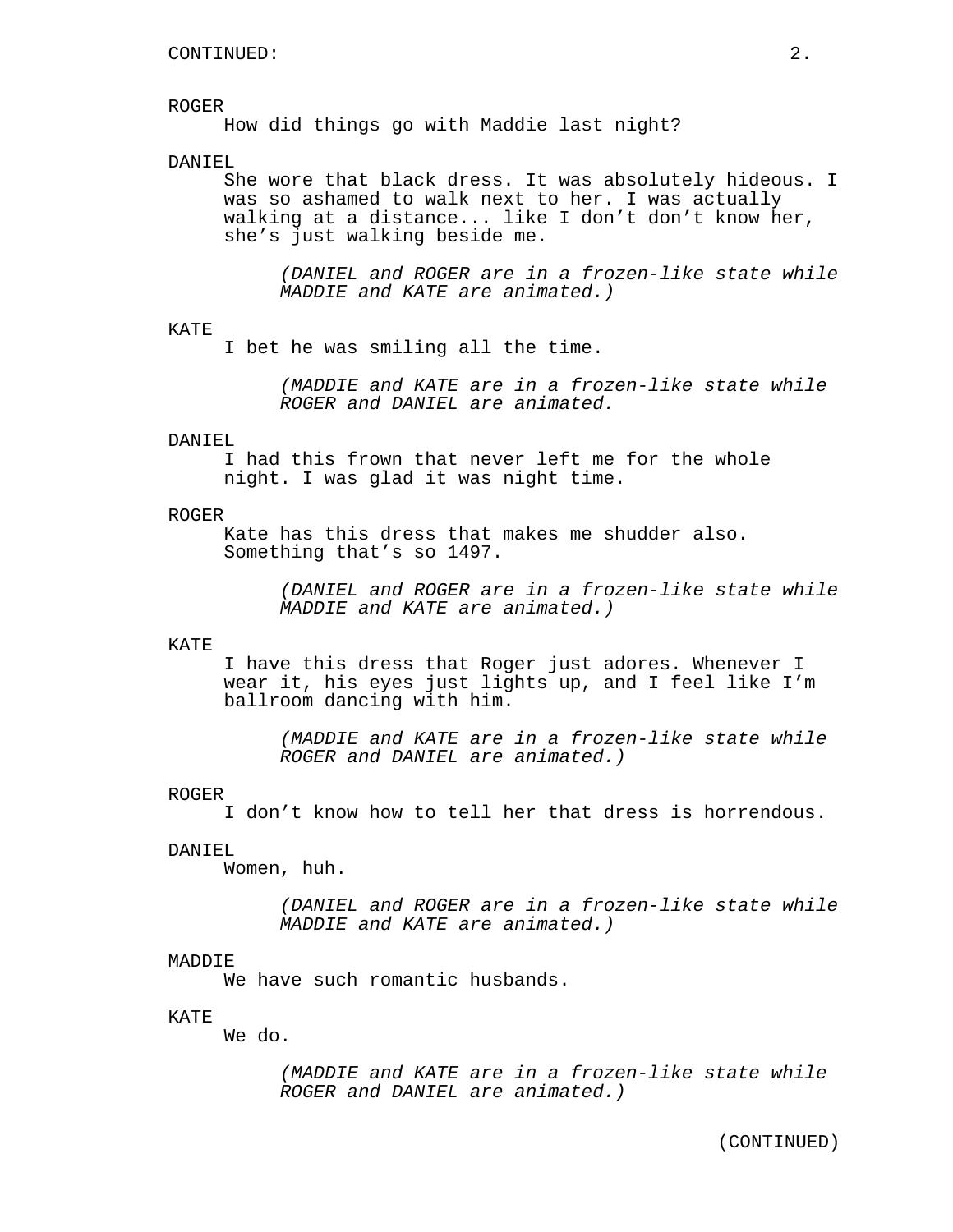#### ROGER

Are you ever pressured to be romantic?

#### DANIEL

The last time I went to a chic flick with Maddie, I mentally vomited all that nonsense half through the film.

*(DANIEL and ROGER are in a frozen-like state while MADDIE and KATE are animated.)*

#### MADDIE

I went to see this chic flick with Daniel, it was so touching he started crying.

*(MADDIE and KATE are in a frozen-like state while ROGER and DANIEL are animated.)*

#### DANIEL

I was crying Roger, because I was in so much PAIN.

*(DANIEL and ROGER are in a frozen-like state while MADDIE and KATE are animated.)*

#### **MADDIE**

He finished my whole box of Kleenex.

#### KATE

(showing Maddie the ring on her index finger) Roger bought me this ring.

#### MADDIE

That looks expensive.

*(MADDIE and KATE are in a frozen-like state while ROGER and DANIEL are animated.)*

#### ROGER

I had to dip into my savings because of Kate. She conned me into buying this ring for her. She said she wouldn't sleep in the same bed with me unless I bought this ring she saw in a magazine. After two days, I broke.

#### DANIEL

That's sad.

#### ROGER

Tell me about it. I literally threw the money at her.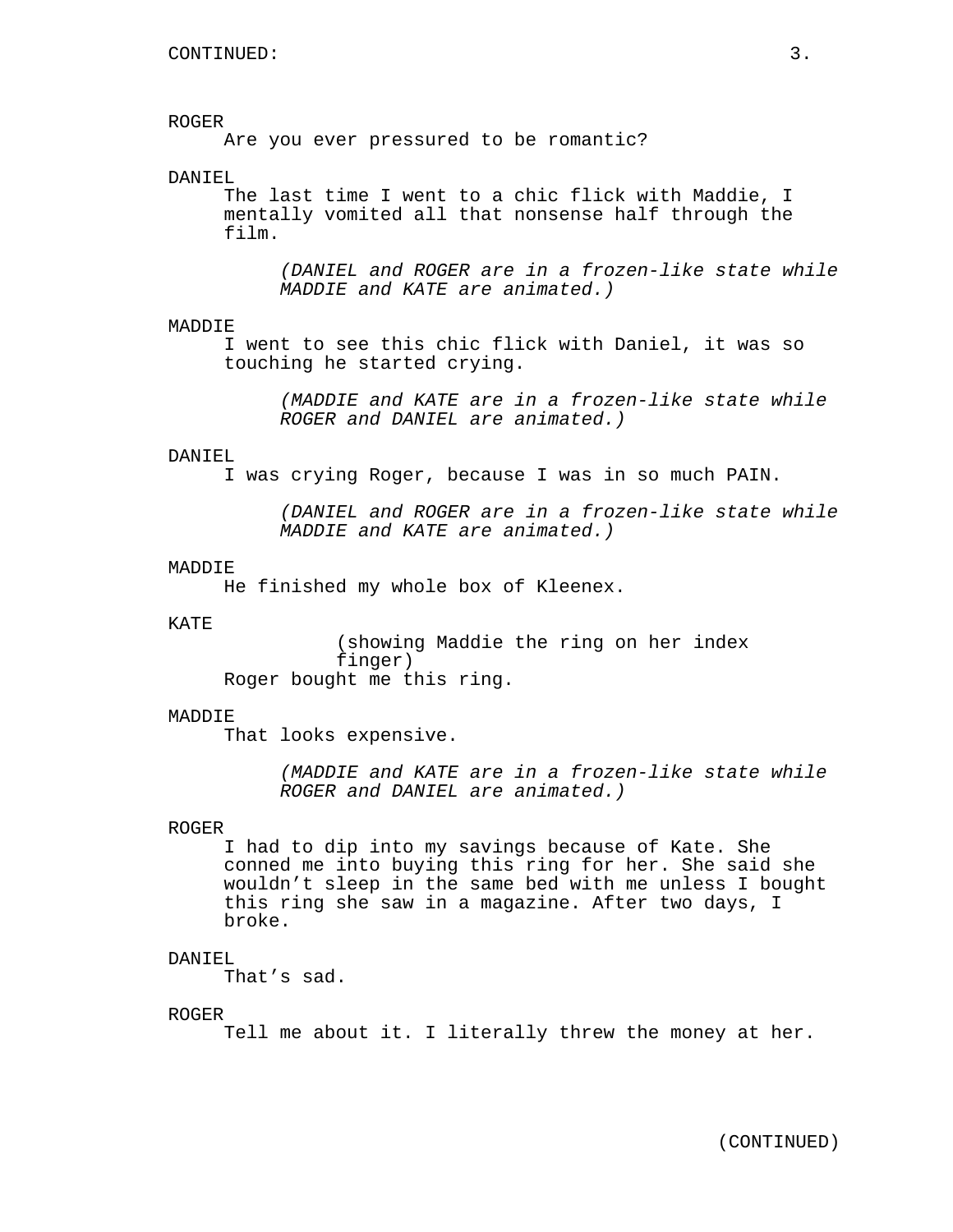#### DANIEL

Sort of like rage quitting.

*(DANIEL and ROGER are in a frozen-like state while MADDIE and KATE are animated.)*

#### MADDIE

I'm happy for you.

#### KATE

Thanks. Our anniversary is coming up, and I'm really excited.

#### MADDIE

Do you think he'll get you something?

#### KATE

He always has, but I'm not pressuring him or anything. He has done a lot for me already.

*(MADDIE and KATE are in a frozen-like state while ROGER and DANIEL are animated.)*

#### ROGER

Our anniversary is coming up, and I'm broke.

#### DANIEL

Do you have to get her something?

#### ROGER

If I don't, you'll never see me again, buddy. I'll get the axe.

#### DANIEL

I took Maddie to this crumby restaurant for our anniversary.

> *(DANIEL and ROGER are in a frozen-like state while MADDIE and KATE are animated.)*

#### MADDIE

Daniel took me to a fancy restaurant for our anniversary. It was really romantic.

#### KATE

Tell me more.

#### MADDIE

We walked to the restaurant, and the stars were aligned just right, and we were holding hands.

*(MADDIE and KATE are in a frozen-like state while ROGER and DANIEL are animated.)*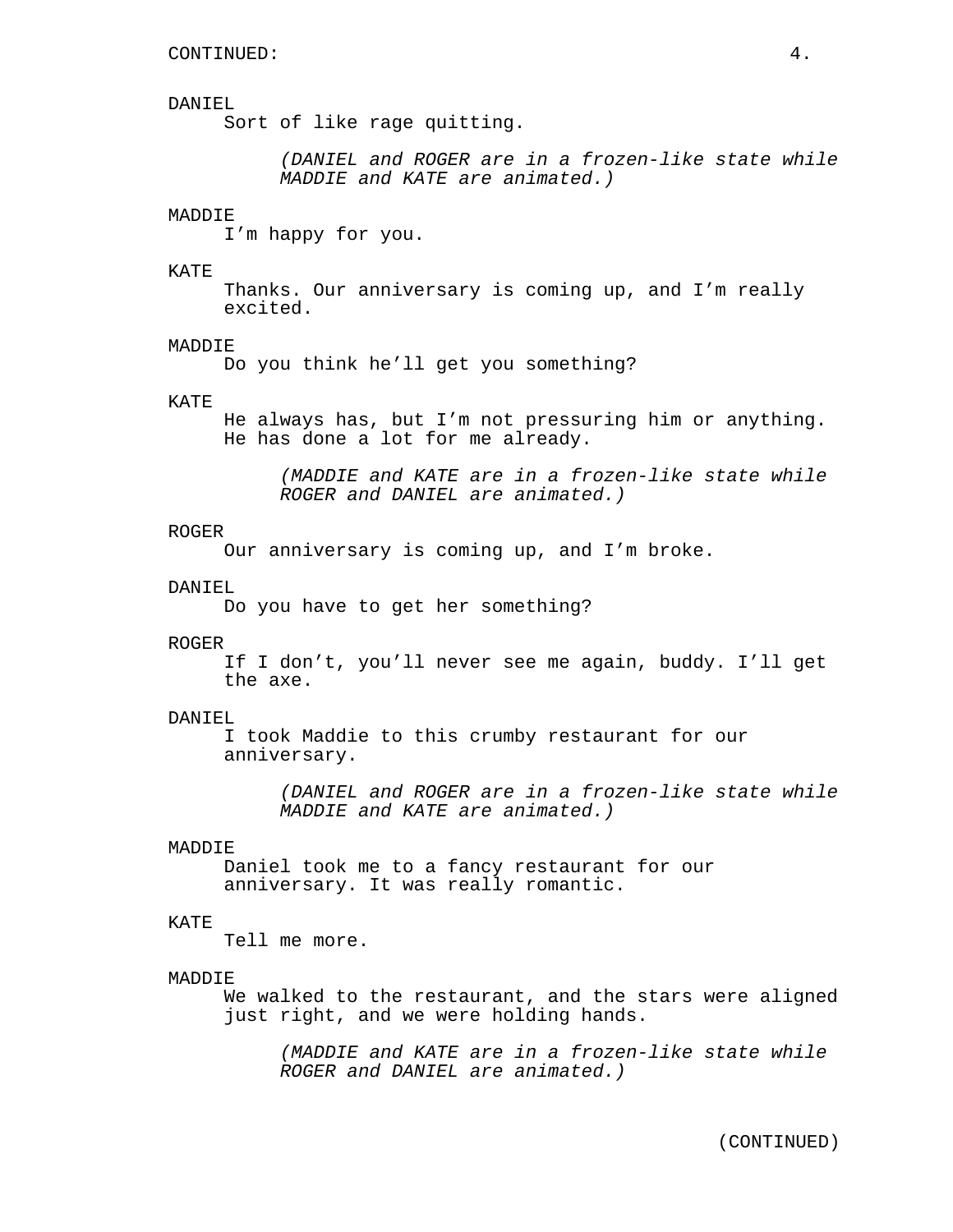#### DANIEL

On our way to the restaurant, she held my hand so tight it hurt. It was 2 o'clock in the morning, and the streets were deserted.

#### ROGER

Why did you choose that restaurant?

#### DANIEL

It is the only restaurant I know that offers great food for under twenty bucks. But it's located in the middle of nowhere. And Taxi drivers are afraid to go there, so we had to walk from the train station.

*(DANIEL and ROGER are in a frozen-like state while MADDIE and KATE are animated.)*

#### MADDIE

The food was great.

*(MADDIE and KATE are in a frozen-like state while ROGER and DANIEL are animated.)*

#### DANIEL

The food was horrible.

*(DANIEL and ROGER are in a frozen-like state while MADDIE and KATE are animated.)*

#### MADDIE

So I hope you have your own little love story for your anniversary.

*(MADDIE and KATE are in a frozen-like state while ROGER and DANIEL are animated.)*

#### DANIEL

Learn from me. Don't make that mistake.

#### ROGER

Kate would never forgive for something like that. Neither would her mother. They talk about everything. She shares a equal part is this relationship. Did I tell you that she's coming over to spend a week?

#### DANIEL

No.

#### ROGER

She's making her yearly inspection, so If I mess up my anniversary I'll have two women that will be angry with me.